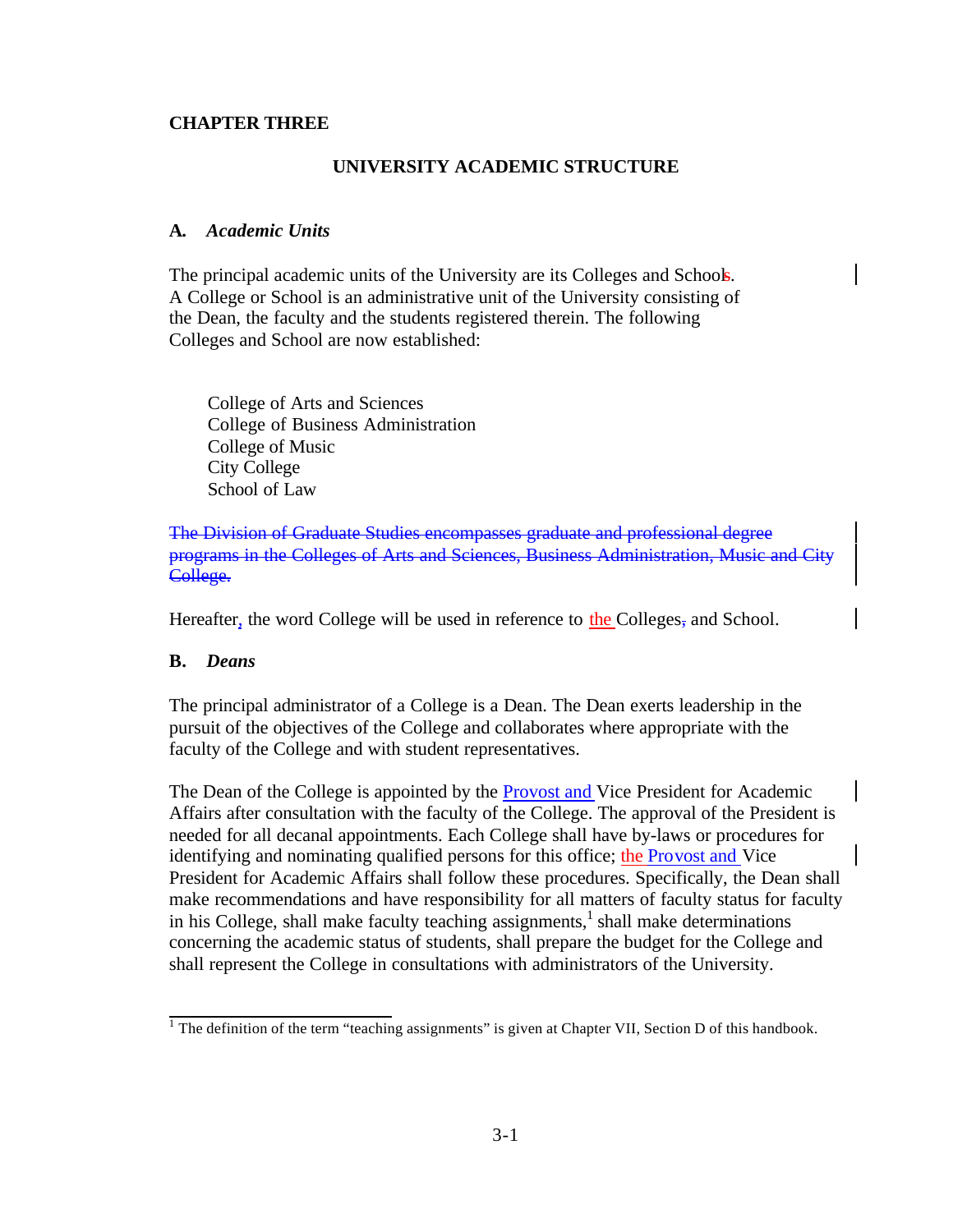Within the framework of the University policies and procedures the Dean has a primary responsibility, under the office of the Vice President for Academic Affairs, for the administration, well-being and development of the College, its faculty, courses of study and diverse activity. The Dean is responsible for the interpretation and implementation of the academic regulations of the College. The Dean of the College may be assisted in the duties of his office by Associate and Assistant Deans of colleges, appointed by the Dean, with the approval of the Provost and Vice President for Academic Affairs; they perform such duties and exercise such authority as may be delegated to them by the Dean.

## **C.** *College Administrative Structure*

The specific organization and regulation for each College faculty and each department are determined by the by-laws of the respective College or Department as approved by the Provost and Vice President for Academic Affairs.

### **1. Arts and Sciences**

The College of Arts and Sciences is organized into departments, which are academic units of the College consisting of all those faculty members who are engaged in instructional, administrative or research work in a given subject under a departmental chairperson. The departmental chairperson, in cooperation with the members of his or her department, shall serve as leader and director in all affairs pertaining to the effective work of the department. The chairperson's first responsibility is to the students enrolled in the courses offered by the department. He/she should take care that instruction is adequate, grading is fair and standards are maintained. The chairperson shall supervise the academic counseling of the major students. The chairperson should also strive to protect the rights and welfare of the faculty members in the department. The department chairperson has the delegated responsibility for department budgeting, the scheduling of courses, teaching and research assignments, the implementation of curriculum requirements and innovations, library holdings, and the general integration of departmental programs at the University level. The chairperson has a special obligation to build a department strong in teaching and scholarship.

The departmental chairperson is appointed by the Dean with the approval of the Provost and Vice President for Academic Affairs, following a departmental election or a consultation with departmental faculty. Appointments should normally be in conformity with the department members' judgment. Departmental faculty have a special obligation to select as chairperson one strong in leadership and organizational ability. Faculty serving as chairpersons shall not have tenure as chairpersons but they retain eligibility or continue in tenure as Ordinary Faculty as a separate right. The chairperson should serve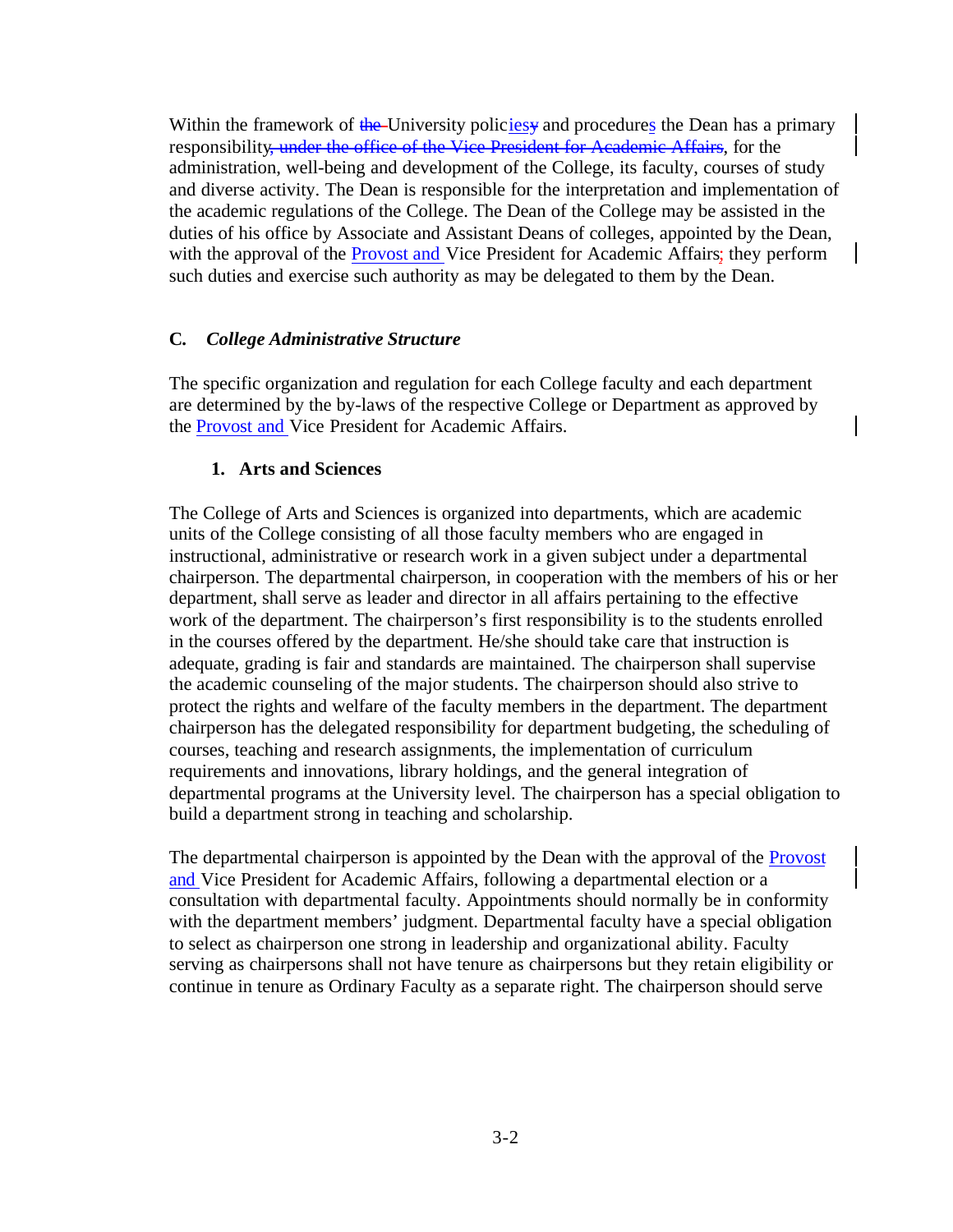for a stated term but without prejudice to reelection or to reappointment by procedures which involve appropriate faculty consultation. A stipend is attached to the office of departmental chairperson.

All departments are required to have at least two formal departmental meetings in each semester, the minutes of which should be transmitted to the Dean of the College and to the Provost and Vice President for Academic Affairs. All departments should involve the major students in the deliberations of the department.

## **2. Business Administration**

The College of Business Administration is organized into administrative areas, each of which may include one or more of the functioning divisions areas of accounting, economics, finance, management, marketing, public administrationiInternational bBusiness, etc. Each designated administrative area shall have an "Area Coordinator Chairperson," who is assigned responsibility for the smooth functioning of the academic division(s) included in the administrative area. Such rights, responsibilities and limitations as the College  $f$ Faculty and Dean may deem appropriate shall apply to Area Coordinator Chairperson positions, so long as they are consonant with the goals of Loyola University New Orleans. Appointment to and continuance in office of Area CoordinatorChairpersons shall be based upon mutual acceptability by College fFaculty and Dean.

Area CoordinatorChairperson positions ordinarily combine administrative duties with classroom teaching. In addition to administrative and teaching responsibilities during the regular academic semesters, Area CoordinatorChairpersons shall be required to perform administrative duties for one of the two annual summer sessions; teaching during summer session(s) shall be a matter of separate contract. Area CoordinatorChairpersons are granted positions include a reduction in teaching load and a stipend paid during the term in office. Faculty serving as Area CoordinatorChairpersons shall not have tenure as CoordinatorChairpersons, but they retain eligibility for or continue in tenure as Ordinary Faculty as a separate right.

Area CoordinatorChairpersons may be delegated responsibility to advise the Dean in diverse matters such as faculty rank and tenure, faculty teaching and research assignments, salary merit increases for faculty, recruitment of new faculty, faculty evaluations, curriculum development, student advisement and academic actions, preparation of academic schedules, etc. Additionally, Area CoordinatorChairpersons may be required to coordinate preparation of annual reports, and special reports such as those required for accreditation or as required by the University administration. Area CoordinatorChairpersons shall also serve on College and University committees as shall be necessary for the furtherance of academic objectives, and represent the College Faculty and Dean at various functions and special events.